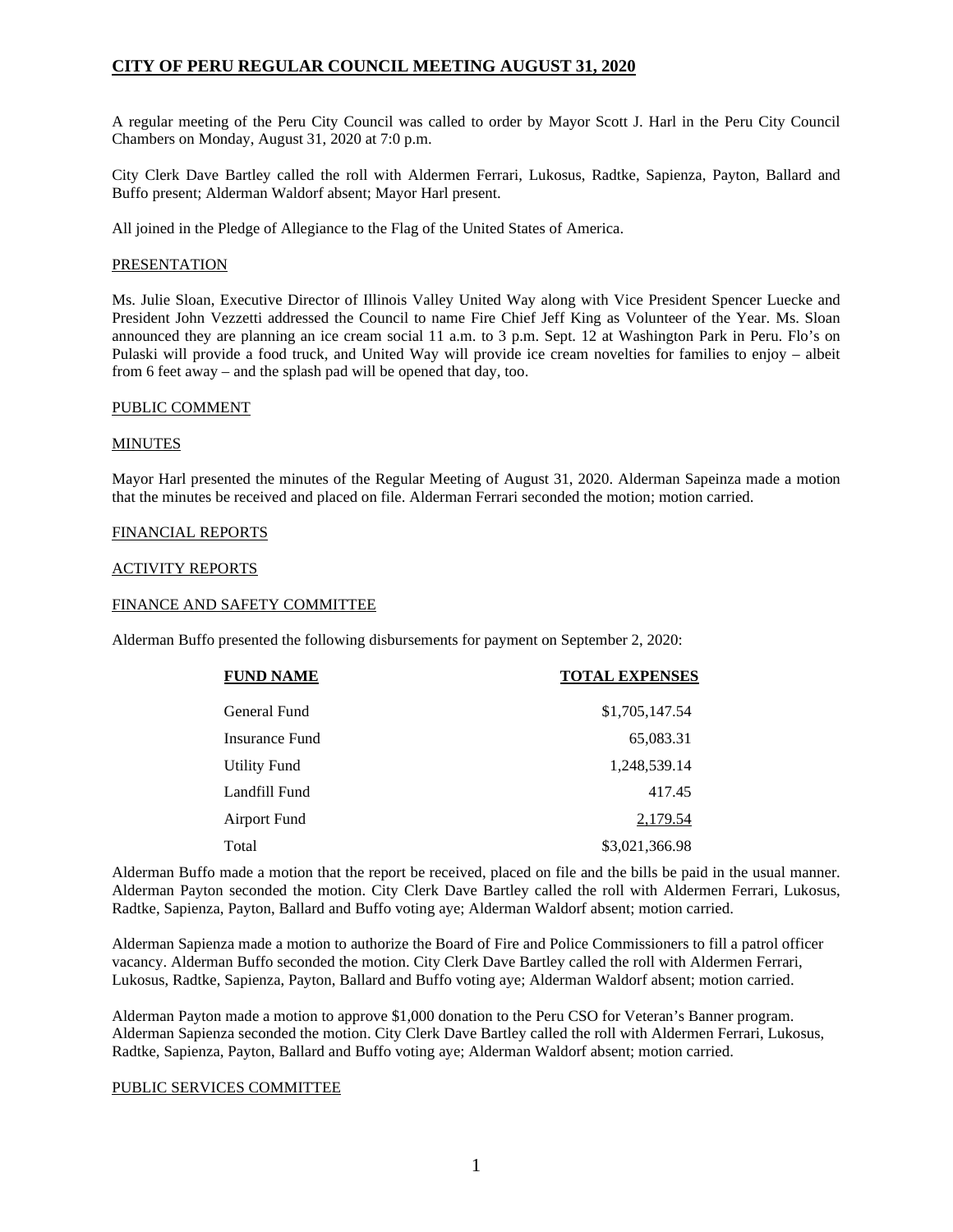Alderman Lukosus made a motion to approve emergency work by Universal Asphalt in the amount of \$22,830.00 for a collapsed large diameter pipe and section of Wenzel Road. Alderman Ballard seconded the motion. City Clerk Dave Bartley called the roll with Aldermen Ferrari, Lukosus, Radtke, Sapienza, Payton, Ballard and Buffo voting aye; Alderman Waldorf absent; motion carried.

Alderman Ballard made a motion to approve a quote from Chapman Mechanical Systems for a new make-up air system for the West Wastewater Treatment Plant in the amount of \$22,758.00. Alderman Lukosus seconded the motion. City Clerk Dave Bartley called the roll with Aldermen Ferrari, Lukosus, Radtke, Sapienza, Payton, Ballard and Buffo voting aye; Alderman Waldorf absent; motion carried.

# REPORT OF CITY ATTORNEY/ORDINANCES AND RESOLUTIONS

Corporate Counsel Scott Schweickert presented a proposed ordinance entitled:

# **ORDINANCE NO. 6500**

# **AN ORDINANCE AUTHORIZING ACCEPTANCE OF AN EASEMENT FROM SIDLYD SPR SPARTNERS, LLC (PIN: 17-16-130-004)**

Alderman Ballard made a motion the ordinance be adopted as written and read. Alderman Ferrari seconded the motion. City Clerk Dave Bartley called the roll with Aldermen Ferrari, Lukosus, Radtke, Sapienza, Payton, Ballard and Buffo voting aye; Alderman Waldorf absent; motion carried.

Corporate Counsel Scott Schweickert presented a proposed ordinance entitled:

# **ORDINANCE NO. 6501**

# **AN ORDINANCE AUTHORIZING ACCEPTANCE OF AN EASEMENT FROM NATHAN PAPPAS, TRUSTEE UNDER A TRUST AGREEMENT DATED JANUARY 5, 2017 (PIN; 17-16-130-003)**

Alderman Ballard made a motion the ordinance be adopted as written and read. Alderman Buffo seconded the motion. City Clerk Dave Bartley called the roll with Aldermen Ferrari, Lukosus, Radtke, Sapienza, Payton, Ballard and Buffo voting aye; Alderman Waldorf absent; motion carried.

Corporate Counsel Scott Schweickert presented a proposed ordinance entitled:

#### **ORDINANCE NO. 6502**

# **AN ORDINANCE APPROVING AND ACCEPTING THE DEDICATION OF LAND FROM GREG AND KAREN SYDLOWSKI**

Alderman Lukosus made a motion the ordinance be adopted as written and read. Alderman Ferrari seconded the motion. City Clerk Dave Bartley called the roll with Aldermen Ferrari, Lukosus, Radtke, Sapienza, Payton, Ballard and Buffo voting aye; Alderman Waldorf absent; motion carried.

Corporate Counsel Scott Schweickert presented a proposed ordinance entitled:

#### **ORDINANCE NO. 6503**

# **AN ORDINANCE APPROVING AND ACCEPTING THE DEDICATION OF LAND FROM DAVID AND LINDA HEJL**

Alderman Lukosus made a motion the ordinance be adopted as written and read. Alderman Payton seconded the motion. City Clerk Dave Bartley called the roll with Aldermen Ferrari, Lukosus, Radtke, Sapienza, Payton, Ballard and Buffo voting aye; Alderman Waldorf absent; motion carried.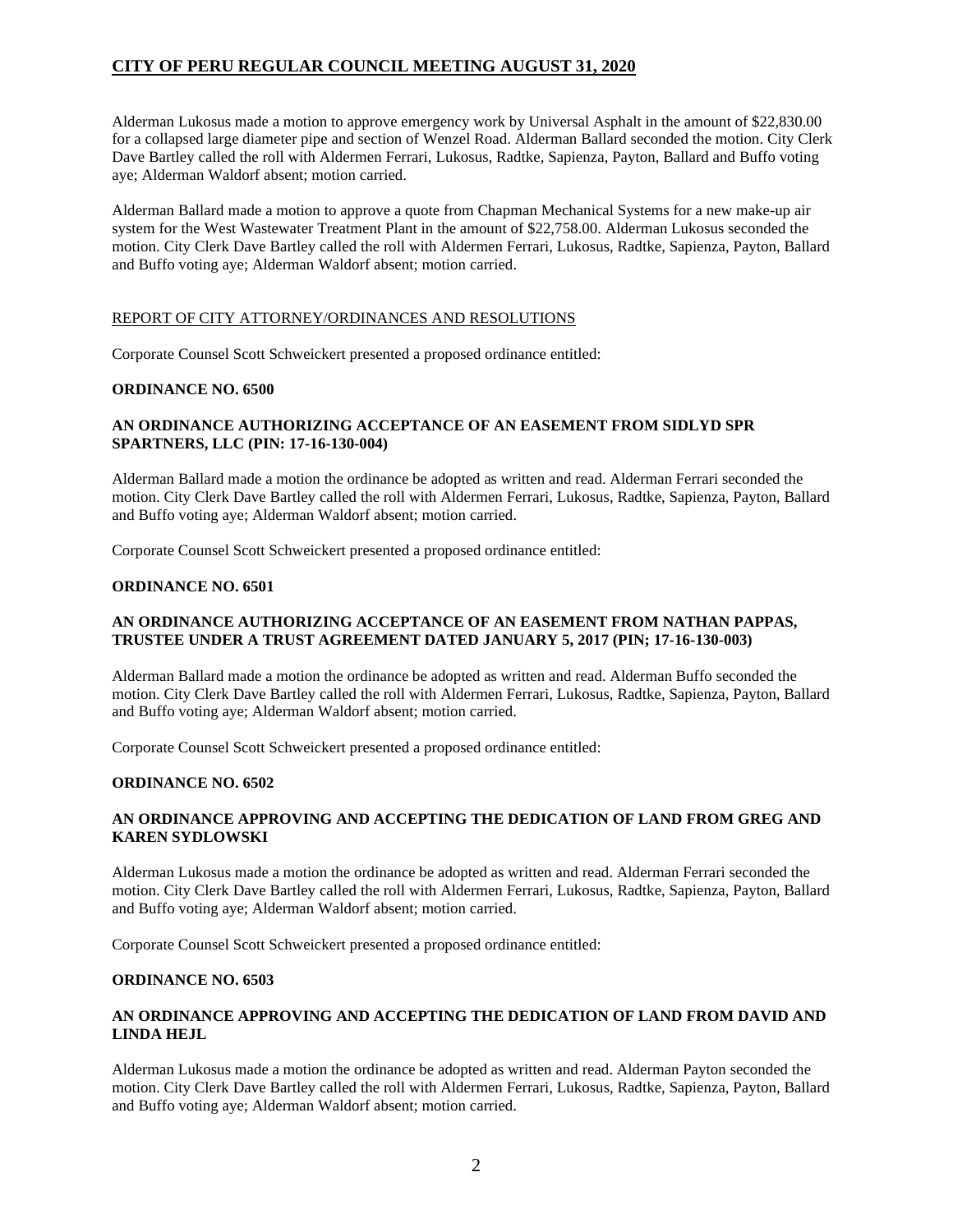Corporate Counsel Scott Schweickert presented a proposed ordinance entitled:

### **ORDINANCE NO. 6504**

# **AN ORDINANCE APPROVING AND ACCEPTING THE DEDICATION OF LAND FROM MICHAEL AND REGINA FARLEY**

Alderman Lukosus made a motion the ordinance be adopted as written and read. Alderman Ferrari seconded the motion. City Clerk Dave Bartley called the roll with Aldermen Ferrari, Lukosus, Radtke, Sapienza, Payton, Ballard and Buffo voting aye; Alderman Waldorf absent; motion carried.

Corporate Counsel Scott Schweickert presented a proposed resolution entitled:

### **RESOLUTION NO. 2020-29**

# **A RESOLUTION OF A GOVERNMENTAL BODY ACCEPTING MEMBERSHIP AS A MEMBER OF THE QUAD CITIES HEALTH INSURANCE POOL("QCHIP) SUB-POOL WHICH IS A MEMBER OF THE INTERGOVERNMENTAL PERSONNEL BENEFIT COOPERATIVE**

Alderman Payton made a motion the resolution be adopted as written and read. Alderman Radtke seconded the motion. Alderman Payton recognized Human Resource Manager Kim Reese for her efforts in the transition. Mayor Harl reported also commended Human Resource Manager Kim Reese and the Health and Wellness Committee for their considerable efforts. City Clerk Dave Bartley called the roll with Aldermen Ferrari, Lukosus, Radtke, Sapienza, Payton, Ballard and Buffo voting aye; Alderman Waldorf absent; motion carried.

# PROCLAMATIONS

#### UNFINISHED BUSINESS

# NEW BUSINESS

Alderman Payton made a motion to execute performance bond with Federal Insurance Company (replacing performance bond with Liberty Mutual Insurance) in accordance with Plank Road Redevelopment Agreement. Alderman Buffo seconded the motion. City Clerk Dave Bartley called the roll with Aldermen Ferrari, Lukosus, Radtke, Sapienza, Payton, Ballard and Buffo voting aye; Alderman Waldorf absent; motion carried.

Mayor Harl reported the city has been ranked the sixth best city in Illinois to retire. Mayor Harl also reminded the council that the city was voted fifth best in Illinois to do business in the past and stated that's something to be pretty proud of.

Alderman Buffo urged the city to start thinking about a plan to keep everyone safe if the coronavirus still is haunting us come Halloween. Alderman Buffo stated that is not saying we're thinking of canceling, but the time is now to start thinking about a plan. Alderman Sapienza stated the Parks and Recreation Director Adam Thorson, has been working on a plan to recommend safety measures not only for Halloween but also Christmas time events and residents are advised to stay tuned for notices as the holidays approach.

#### PETITIONS AND COMMUNICATIONS

Clerk Bartley presented a petition from Daniel Kenny requesting variance for property located at 615 Plum Street, Peru, IL. Alderman Sapienza made a motion the petition be received, placed on file and referred to the Planning/Zoning Commission for review and recommendation. Alderman Payton seconded the motion; motion carried.

Clerk Bartley presented a petition from MBR Management Corp for the property generally located at Highway 251 and Shooting park Road/a subdivision of Lot 2 in CVS Pharmacy Addition, a Planned Development, Lot B. Alderman Ferrari made a motion the petition be received, placed on file and referred to the Planning/Zoning Commission for review and recommendation. Alderman Ballard seconded the motion; motion carried.